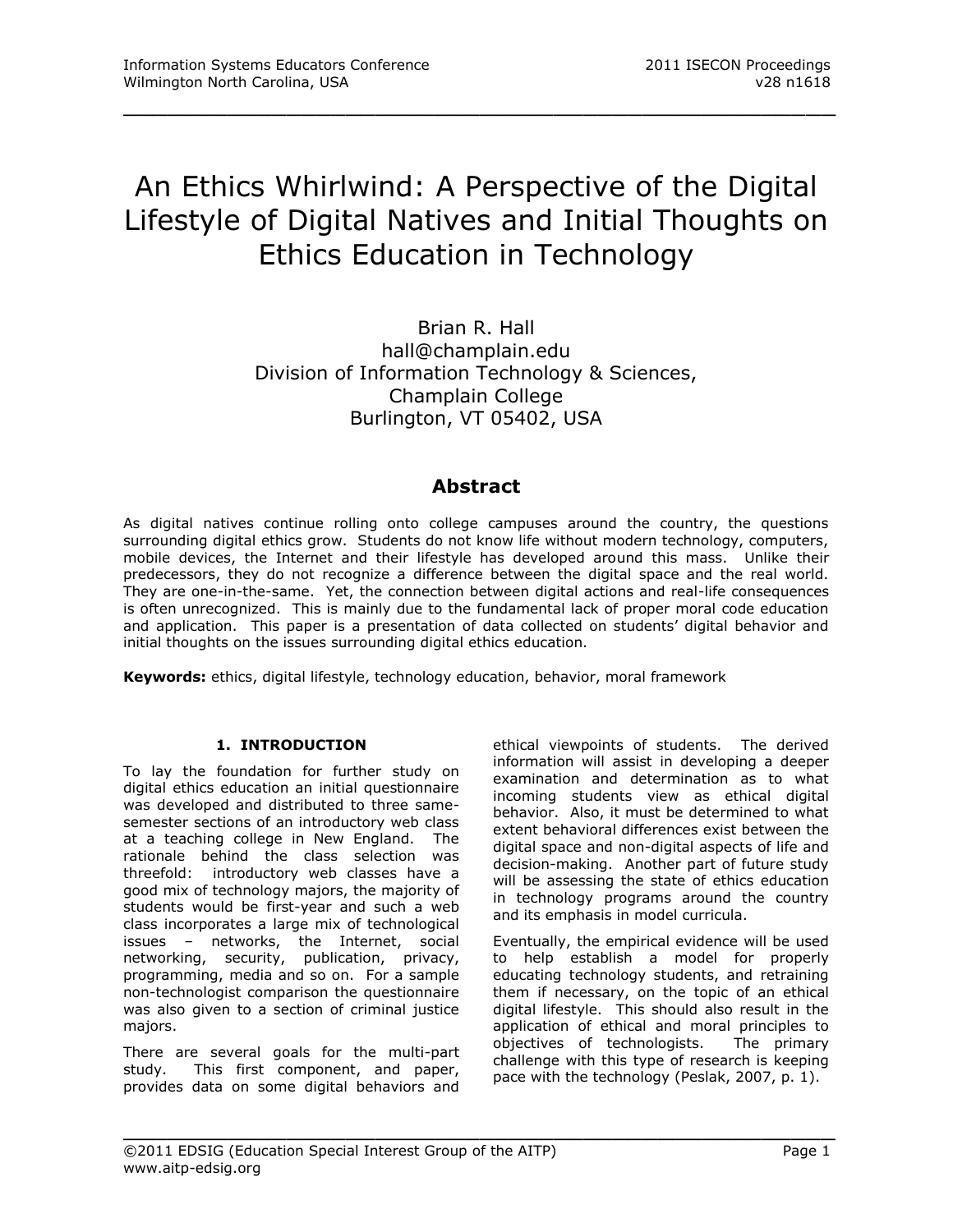### **2. LITERATURE AND QUESTIONS**

\_\_\_\_\_\_\_\_\_\_\_\_\_\_\_\_\_\_\_\_\_\_\_\_\_\_\_\_\_\_\_\_\_\_\_\_\_\_\_\_\_\_\_\_\_\_\_\_

There have been many studies and thoughts presented in the past on students' software piracy and morals (Kini, Rominger & Vijayaraman, 2000; Ramakrishna, Kini & Vijayaraman, 2001), computer security practices (Teer, S. Kruck & G. Kruck, 2007), attitudes toward computers and software (Anderson & Schwager, 2002), risky computing practices (Aytes & Connolly, 2004), careless views on privacy (Hinde, 2003), how to improve user behavior (Lu & Lin, 1998/1999; Collins, Rawlinson, Manwani & Allen, 2005; Leach, 2003), and even ethical views of students vs. professionals in information systems scenarios (Cappel & Windsor, 1998). There are entire journals in the information and technology field devoted to ethical topics (e.g. *Ethics and Information Technology*).

The common academic approach has been to separate these technology topics and research specific reasons for a specific behavior, and to suggest methods for improving specific outcomes. For example, one can easily find articles on ethics of computer and information security, but few on student behavior and perceptions surrounding a digital *lifestyle*. Though the scientific and philosophical methodology of breaking things into their smallest components may be useful to a certain extent, it may not be the best approach to the subject of digital behavior and ethics.

An alternative approach in the professional world has been to push the "code of ethics" doctrine (ACM, IEEE, AITP, etc.). Unfortunately this strategy has not been extremely influential in education, and is conflicted and volatile (Peslak, 2007). So, even *if* organizations adopt some sort of umbrella ethical code about information and technology, it does little for purposeful education or altering the digital decisionmaking of those raised with modern technology. Does the world expect students, future technology professionals, to instantly apply a code of ethics that differs from their established beliefs and behaviors?

A current observation is that one way ethics is detached from the classroom is its virtual nonexistence in the IS model curriculum (Topi et al., 2009). It is slightly more emphasized in the IT and CS curriculum models, but still lacks a cohesive, unambiguous and fundamental tone (Lunt et al., 2008; Cassel et al., 2008). As already alluded to, a curriculum analysis will

be conducted in a future phase of this research. Still, the ongoing challenge is to find the best approach to educating students on this topic.

The main research questions to be approached throughout the study are as follows:

- RQ1: What are the digital behaviors and ethical views of students entering college?
- RQ2: What do students perceive as acceptable or troublesome digital behavior?
- RQ3: What are the implications of these behaviors and perceptions?
- RQ4: What is the current state of ethics in the classroom?
- RQ5: How should technology educators educate or retrain students about digital ethics?

This paper primarily addresses RQ1, and partially confronts RQ2 and RQ3.

#### **3. METHODOLOGY**

Abstraction is extremely important in many areas of computer science, particularly in algorithm design, computer organization/architecture, and complex systems (e.g. biological, neural networks, robotics). Taking an elevated view can be very beneficial when studying highly complex systems and in understanding how something works and why (Schneider, Gersting & Miller, 2009). For example, discussing how computers work in terms of electronic gates does little to educate many, if not most students. Alternatively, it is much more engaging to discuss how a CPU communicates with memory or how multiple information systems work together architecturally.

The fact that current and future students have not been raised alongside computing technology, but every aspect of their life has been intertwined with it makes the issue quite complex. Possibly more complex than it is with digital immigrants, those who were introduced to such things later in life. Therefore, viewing digital behavior at a higher level, as a lifestyle, can be an advantageous approach.

With this high-level abstraction (HLA) methodology in mind, the first-phase questionnaire was developed with the understanding that the natural tendency of digital natives, those raised surrounded by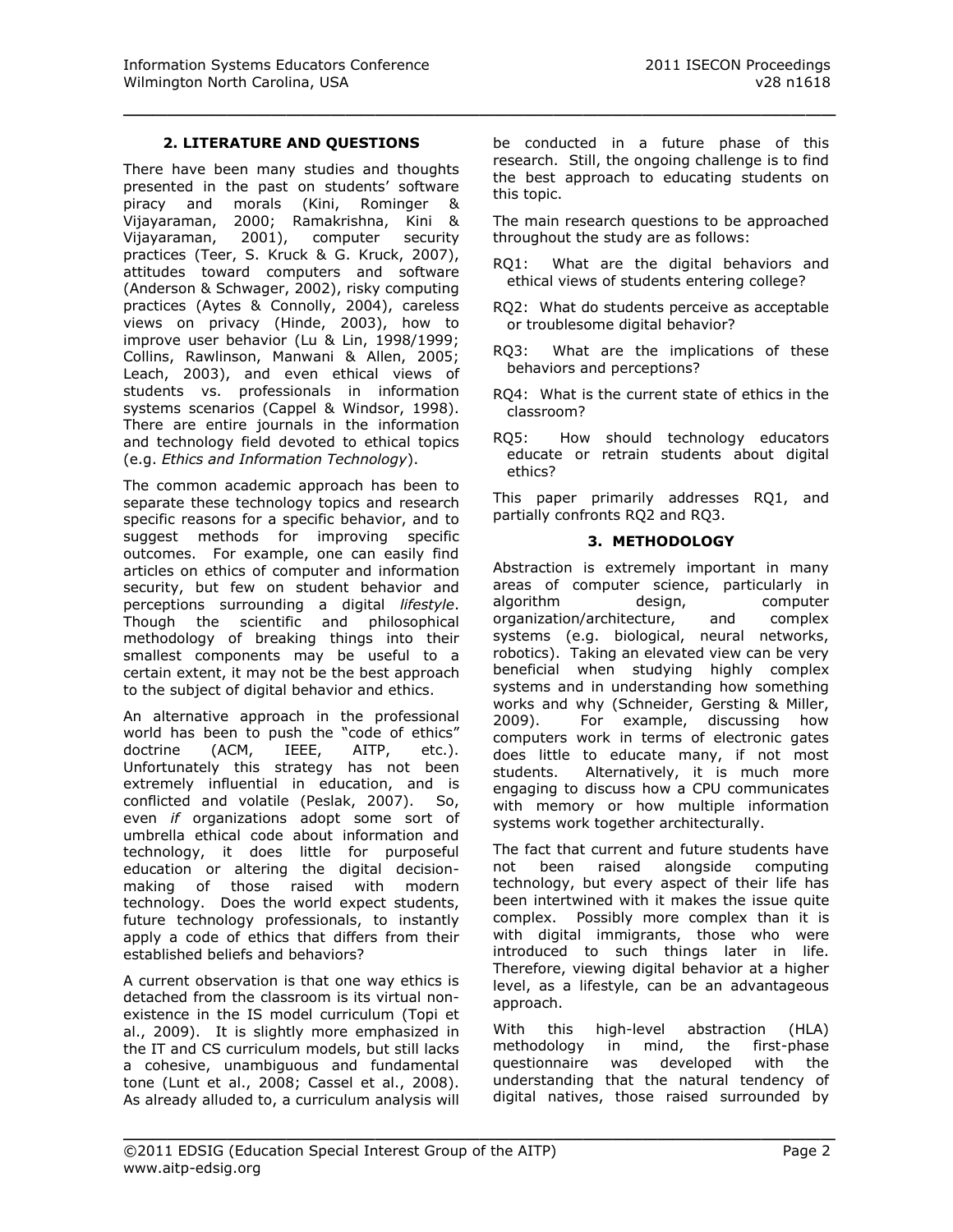tools of the digital age, is to view technology in terms of *use* rather than what is happening technologically (Prensky, 2001). This had an impact on the questions chosen and their wording. The survey provided the quantitative data discussed in this paper.

The questionnaire was a set of 20 questions to which the students could respond *Yes, No,* and if applicable *Some*. Their year status was also obtained. In total the questionnaire was given to 69 students. The primary group totaled 59 students composed of 45 freshmen, 2 sophomores, 4 juniors and 8 seniors/continuing studies. The smaller comparison group of 10 criminal justice majors was only meant to be a sample (not of high statistical significance) that might give nontechnical yet related insight into the topic.

#### **4. RESULTS**

Aside from the following discussion, the full survey (Table 1) and results (Table 2) are included in the Appendix. An admonition to readers of this paper is to be mindful that this is one instance of student perspective. It is very possible that results would vary based on location, variations in student year-status and nationality, and the distribution numbers and date.

The results were a mixture of expected, unexpected and telling. When broken out, the questions fall into different categories (Table 3) that may be considered aspects of the digital lifestyle: attention, recipient, actions/behavior, privacy, and belief. Some questions may contribute to more than one category; not all combinations have been declared. There are many other questions that could have been part of this initial questionnaire, but again the goal was to get an overall sense of the digital lifestyle, not to dissect individual categories or questions.

#### **Attention**

The goal of the *Attention* category was to get a feel for the level of attention paid to digital detail. Sometimes detail in the digital space can be technological in nature such as a warning prompting the installation of a file. Sometimes it can be legal detail such as in the case of End User License Agreements (EULAs). And sometimes it can be noticing when someone is being emotionally or verbally attacked via a technological medium, which crosses into some of the other categories.

The questions posed in this category netted expected yet somewhat conflicting ideas. Nearly 40% do not give attention to security certificates and likewise nearly 50% to Terms of Service (TOS). As expected EULAs get the least amount of attention with 78% not reading applicable agreements. Yet, 83% do read prompts and warnings before clicking. The only major difference with the sample nontechnologist group was they were even less likely to read the warnings and TOS agreements.

Naturally, this progression of likelihood of attention to detail is linked to the length and complexity of the information. As with most people, information is expected in a distilled and quickly digestible format. This is something that composers of the information and its presentation must incessantly remember. However, regardless of length or complexity, educators should dedicate more resources to the importance of attention to detail in the digital space. The belief that technology and systems make our lives easier should not equate to indifference. An EULA may not be a space heater, but reading the warning label may prevent "burning the house to the ground".

# **Recipient**

\_\_\_\_\_\_\_\_\_\_\_\_\_\_\_\_\_\_\_\_\_\_\_\_\_\_\_\_\_\_\_\_\_\_\_\_\_\_\_\_\_\_\_\_\_\_\_\_

One of the questions that might apply to both the *Attention* and *Recipient* categories was if the student had witnessed the attempted reputation damage of another person via some form of technology. This would include things such as status updates on social networking sites, email, web postings, digital photos, and is inclusive of the larger topic of cyber-bullying. In the primary group 65% of students claimed to have seen this behavior and 70% in the secondary group.

There were two other questions posed in which the student was a direct recipient. The results of these questions also give cause for concern. First, 30% reported being on the receiving end of what they considered harassing messages through social networking sites. In the comparison group it was 50%. Second, in both groups 60% of students indicated that they had not been exposed to discussions of ethical digital behavior in high school. This may be changing in many places, but obviously it is still an area that needs more attention.

One of the responsibilities of collegiate educators, even in technical fields, is to create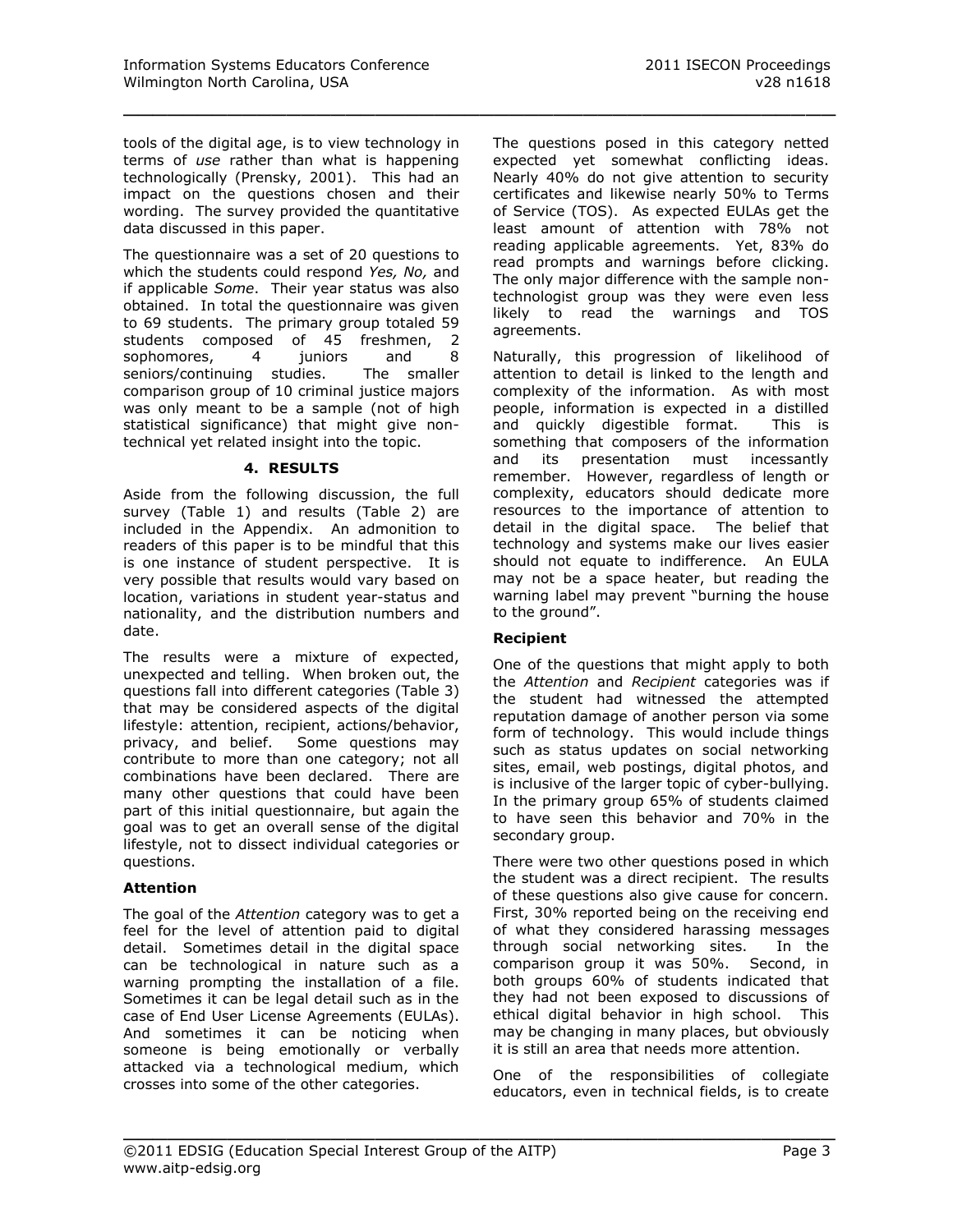well-rounded global citizens. If students are not receiving proper ethics instruction prior to college, when most behaviors are established, then it is critical the subject is delivered with directed intensity. It must be repeatedly expressed that digital behavior is not abstract and it is not virtual. It is real and therefore has real consequences. Technology and systems are catalysts for many things, but the sense of a virtual or digital existence is giving rise to an unwarranted sense of behavioral entitlement that does not expect actual consequences.

#### **Actions**

A large portion of the questionnaire was designed to ascertain the *Actions* of incoming students in the digital space. These eight questions varied greatly in focus, again to gain an overall sense of usage of technology and systems. The results of the criminal justice group were similar to the technologist group aside from them being slightly less likely to illegally download media or install pirated software.

In sum: 92% had downloaded pirated media, 66% had taken content from the web and used it without citing credit, 85% had used an Internet connection they were unauthorized to use, 85% had installed pirated software on their computers, and 63% had seen someone doing something they considered "wrong" on a computer and took no action against it. One of the redeeming statistics was that 95% claimed they had not attempted to damage another person's reputation using forms of technology. A couple of the questions that blend into the next category of *Privacy* were that 34% had looked through someone else's computer, files or email, and 70% had tried to find information about someone for personal reasons using technological means.

This group of questions was also one of the drivers for the selection of first-year criminal justice majors as the secondary sample group. Most of these actions could result in legal action, some civil and some criminal, so getting their case was useful. There is definitely a lack of awareness, a feeling of indifference, or a logical detachment between digital actions and tangible outcomes. Digital natives, students and many other people in general do not know of, consider, or in some cases care about the existing laws governing digital behavior.

Take the cases of 85% using an unauthorized network connection and 34% looking through someone else's computer and apply it to the following Vermont Statute (13 VSA, 2011).

> "Title 13: Crimes and Criminal Procedure, Chapter 87: Computer Crimes

§ 4102. Unauthorized access

A person who knowingly and intentionally and without lawful authority, accesses any computer, computer system, computer network, computer software, computer program, or data contained in such computer, computer system, computer program, or computer network shall be imprisoned not more than six months or fined not more than \$500.00, or both. (Added 1999, No. 35, § 1.)"

Simply put, the education of digital ethics and consequences is not pervasive.

# **Privacy**

\_\_\_\_\_\_\_\_\_\_\_\_\_\_\_\_\_\_\_\_\_\_\_\_\_\_\_\_\_\_\_\_\_\_\_\_\_\_\_\_\_\_\_\_\_\_\_\_

Several of the questions were focused on *Privacy* concerns. Like most topics ethics is wrapped in the web of perception, so to help this study it is necessary to determine what the perception is of personal information and its digital availability. 57% of students either had no or only some concern about personal information available via the Internet. 50% are willing to leave computers "logged in" for extended periods of time. However, 90% use some form of privacy granulation and 56% do not use public computers for personal reasons. The non-technical group was even less concerned about information availability, but was more guarded about leaving account sessions active.

These results show another conflict. Though students are mostly unconcerned with their personal information being digitally available, they do care about being able to control it in some way. This suggests they are mildly aware that there is potential danger in the misuse of or unethical actions based on their digital information. On an anecdotal level it could be stated that these numbers would be very different if more of them had been personally or professionally burnt by the misuse of their digital information or if they knew exactly what information *is* available. Particularly with about 50% leaving accounts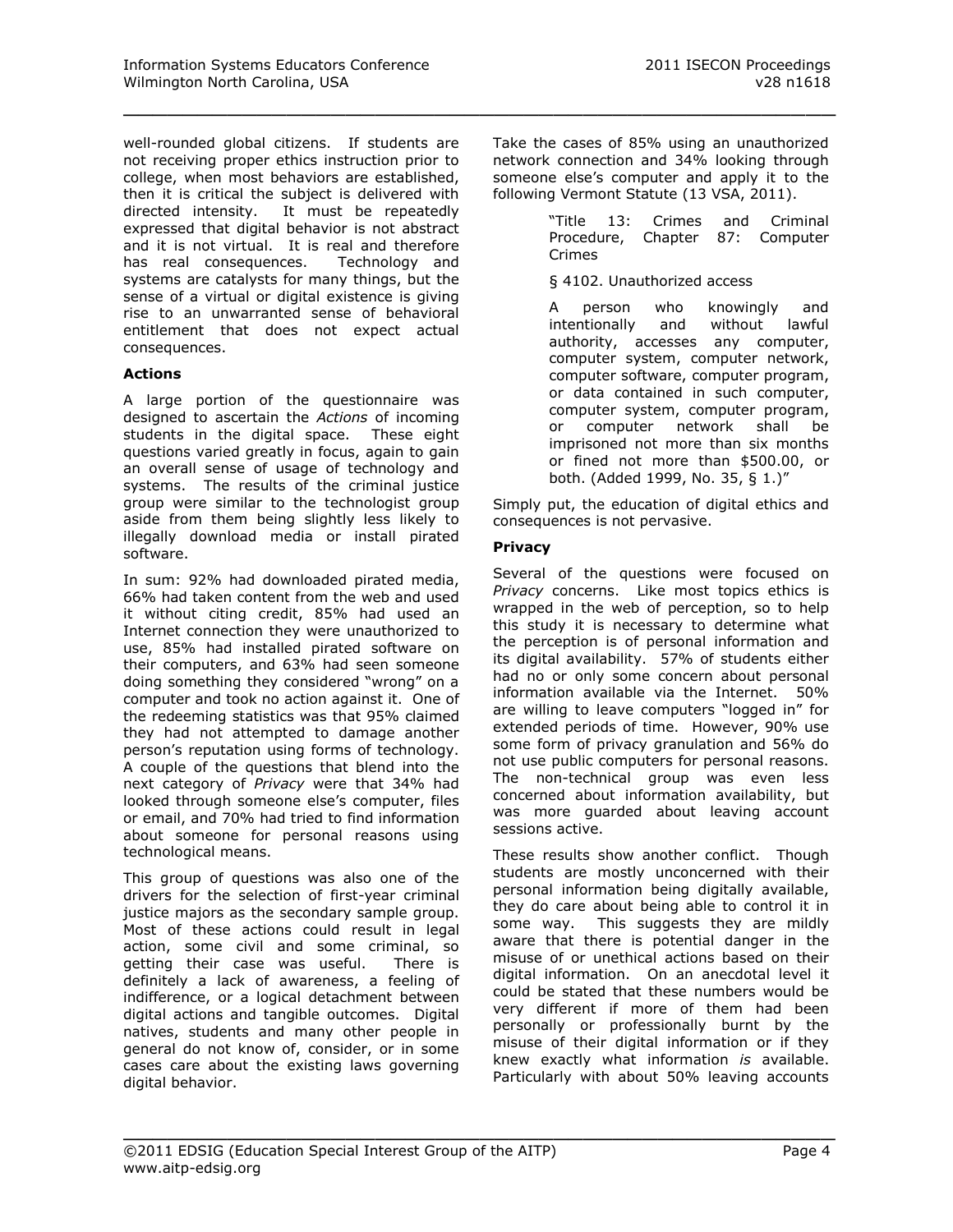active or using public computers for personal reasons.

\_\_\_\_\_\_\_\_\_\_\_\_\_\_\_\_\_\_\_\_\_\_\_\_\_\_\_\_\_\_\_\_\_\_\_\_\_\_\_\_\_\_\_\_\_\_\_\_

As educators one concern should be raising awareness of ethics and information privacy of a digitized life. For example, if students discussed the availability of their legal records on their respective county clerk web sites, they would begin to consider not only its unrestricted availability, but also their actions leading to its digital existence and the morality of its usage by potential employers when making hiring decisions. The problem is that many are not even aware this does exist. Even more important, such topics should be discussed to inform the moral compasses of the students who will be responsible for building and maintaining such systems.

#### **Belief**

The last category, *Belief*, had one main question though some of the previously discussed questions percolate into this area. One example was the question in the *Actions* section that asked if the student had seen someone doing something "wrong" and did not take action against the behavior. Such a question is based on what the student believes to be wrong. Be that as it may, the pivotal question was direct and asked if the student applied the same moral, ethical and legal beliefs digitally that they believe in otherwise. The telling response was that nearly 50% either do not or only partially.

This data highlights the failure or complete lack of digital ethics education for students throughout the evolution of digital technology, the Internet and its applications. Furthermore, what was and is an oversight in education has fostered unethical social norms that incoming students have adopted. An ethical and moral framework was never a *principal* concern and it is still an afterthought in most technology programs.

In most cases there may be one ethics course in a program, sometimes technology ethics, often only included to meet accreditation requirements. At that point hands are wiped clean and it is claimed that moral responsibility has been met. This method is dangerous and only reinforces the mentality that ethics is 'easy' and not fundamental in the digital age (Cassel et al., 2008, p. 92).

At the 2011 TEDx Silicon Valley event, Damon Horowitz stated that technology makers should be considering their "moral operating system" just as much as their mobile operating system and that "we have stronger opinions about our handheld devices than the moral framework we should use to guide our decisions" (Horowitz, 2011). Technology educators must be more proactive in confronting this issue and the earlier the education the better.

#### **5. CONCLUSIONS AND FUTURE RESEARCH**

This first step of gaining an understanding of the current state of students entering higher education, particularly in the technology field, was important for the final goal of the multipart study. That goal is to develop a better method of educating technology students on the subject of digital ethics. Though this is important for all students, it is even more important for those responsible for designing and building the systems and solutions to meet the needs of the digital era.

It must be understood that this will not be an attempt to "tack on" the mere idea of goodfaith adherence to a code of ethics or to suggest a "quick fix" course. This developing method will strive to supplement the entire educational experience and fundamentally change how students digitally live. The next phases of behavior examination and exploration of ethics content in IS/IT/CS programs should give a better view of the moral mindset of students and their ethics exposure. This ongoing research will also provide content for ethics extensions to ACM and AIS model curricula and associated wikis.

Technology educators have a heightened responsibility as a result of technology evolution. Technology educators should intently be focusing on developing an appropriate and modern method for building and reinforcing a moral framework for this new type of student, the digital space and the information age.

#### **6. REFERENCES**

- 13 Vt. Stat. Ann. ch.87 § 4102 (2011). LexisNexis.
- Anderson, J., & Schwager, P. (2002). Security in the Information Systems Curriculum: Identification & Status of Relevant Issues. *The Journal of Computer Information Systems*. 42(3), 16-24.
- Aytes, K., & Connolly, T. (2004). Computer Security and Risky Computing Practices: A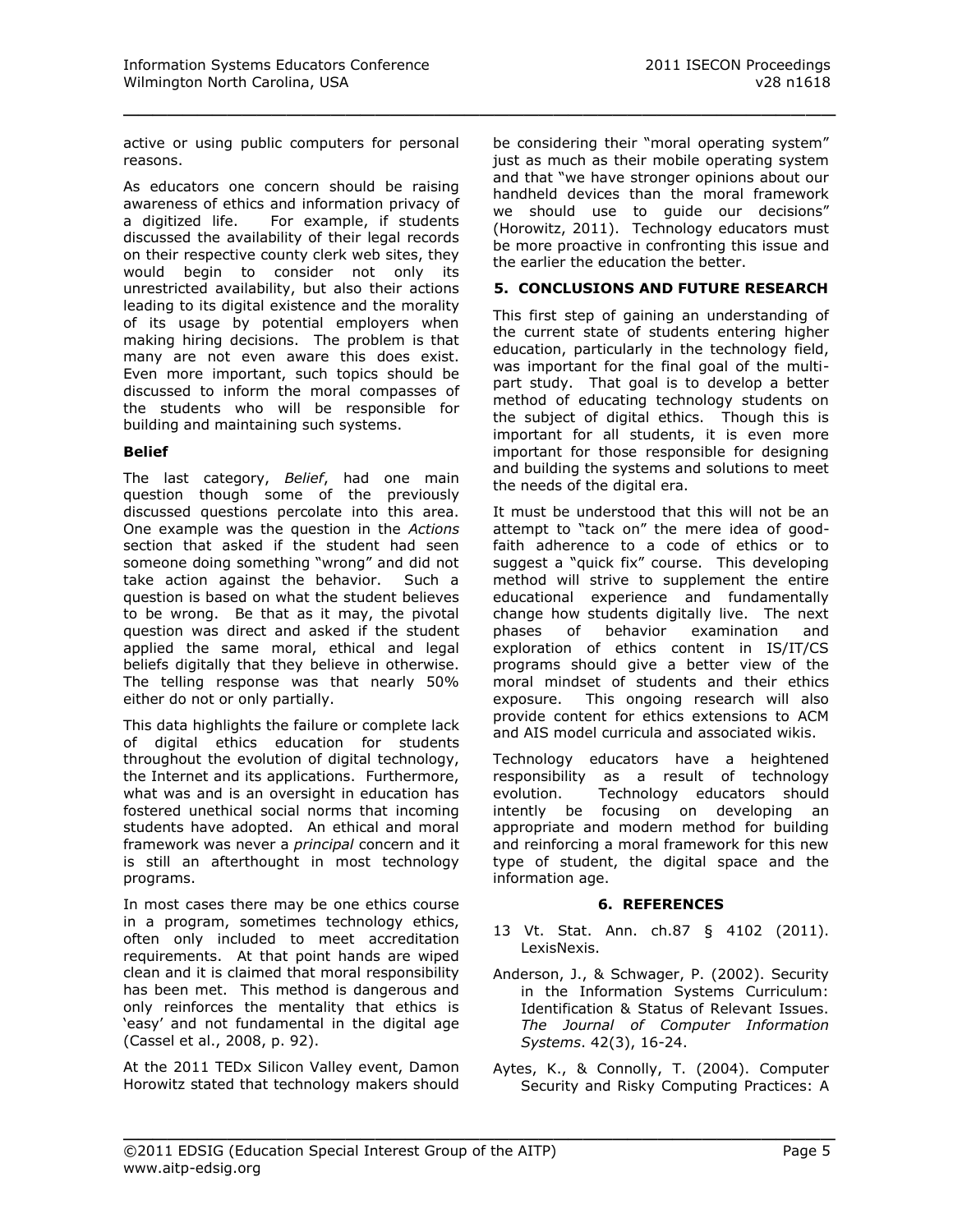Rational Choice Perspective. *Journal of Organizational and End User Computing*. 16(3), 22-40.

\_\_\_\_\_\_\_\_\_\_\_\_\_\_\_\_\_\_\_\_\_\_\_\_\_\_\_\_\_\_\_\_\_\_\_\_\_\_\_\_\_\_\_\_\_\_\_\_

- Cappel, J., & Windsor, J. (1998). A Comparative Investigation of Ethical Decision Making: Information Systems Professionals versus Students. *The DATA BASE for Advances in Information Systems*. 29(2), 20-34.
- Cassel, L., Clements, A., Davies, G., Guzdial, M., McCauley, R., McGettrick, A., Sloan, B., Snyder, L., Tymann, P., Weide, B. (2008). Computer Science Curriculum 2008: An Interim Revision of CS 2001. ACM & IEEE.
- Collins, B., Rawlinson, R., Manwani, S., & Allen, K. (2005). How Can We Spread The Security Message?. *Computer Weekly*. 32.
- Duffy, T., & Walstrom, K. (2003). Changes In Student Computer Technology Attitudes Over Time. *The Journal of Computer Information Systems*. 43(3), 27-33.
- Hinde, S. (2003). Careless About Privacy. *Computers & Security*. 22(4), 284-288.
- Horowitz, D. (2011, May 14). Responsibility With Data. *Tedx Silicon Valley: Living by Numbers*. Retrieved from: Live Webcast http://www.tedxsv.org/?page\_id=98 and Blog http://www.tedxsv.org/?p=1135 and Third-Party http://venturebeat.com/2011/05/14/damo n-horowitz-moral-operating-system/
- Kini, R., Rominger, A., & Vijayaraman, B. (2000). An Empirical Study of Software Piracy and Moral Intensity Among University Students. *The Journal of Computer Information Systems*. 40(3), 62- 72.
- Leach, J. (2003). Improving User Security Behavior. *Computers & Security*. 22(8), 685-692.
- Lu, Hsi-Peng & Lin, Jien-Liang (Winter 1998/1999). Effects of Learning and Living on IS Ethics Education. *The Journal of Computer Information Systems*. 39(2), 96- 100.
- Lunt, B., Ekstrom, J., Gorka, S., Hislop, G., Kamali, R., Lawson, E., LeBlanc, R., Miller, J., Reichgelt, H. (2008). Information Technology 2008 Curriculum Guidelines for Undergraduate Degree Programs in Information Technology. ACM & IEEE.
- Peslak, A. (2007). A Review of the Impact of ACM Code of Conduct on Information Technology Moral Judgment and Intent. *The Journal of Computer Information Systems*. 47(3), 1-10.
- Prensky, M. (2001). Digital Natives, Digital Immigrants. *On The Horizon*. 9(5). MCB University Press.
- Ramakrishna, H., Kini, R., & Vijayaraman, B. (2001). Shaping of Moral Intensity Regarding Software Piracy in University Students: Immediate Community Effects. *The Journal of Computer Information Systems*. 41(4), 47-51.
- Schneider, G., Gersting, J., & Miller, K. (2010). *Invitation to Computer Science, 5th ed*. Boston, MA: Course Technology, Cengage Learning.
- Teer, F., Kruck, S., & Kruck, G. (2007). Empirical Study of Students' Computer Security Practices/Perceptions. *The Journal of Computer Information Systems*. 47(3), 105-110.
- Topi, H., Valacich, J., Wright, R., Kaiser, K., Nunamaker, Jr. J., Sipior, J., & Vreede, G. (2009). IS 2010 Curriculum Guidelines for Undergraduate Degree Programs in Information Systems. ACM & AIS.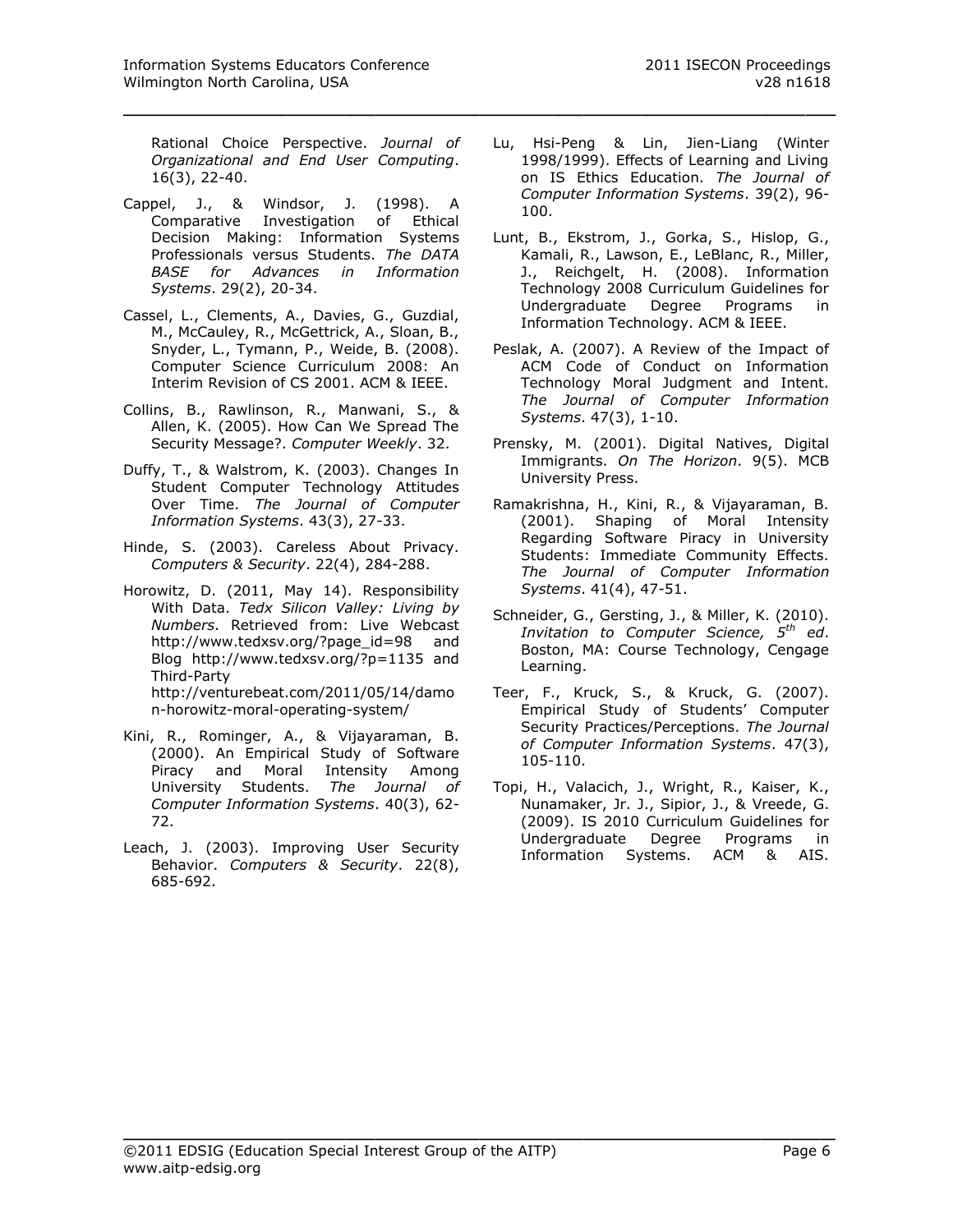# **Appendix**

\_\_\_\_\_\_\_\_\_\_\_\_\_\_\_\_\_\_\_\_\_\_\_\_\_\_\_\_\_\_\_\_\_\_\_\_\_\_\_\_\_\_\_\_\_\_\_\_

# **Table 1: Survey**

| Question                                                                                                            | <b>Yes</b> | No | <b>Some</b> |
|---------------------------------------------------------------------------------------------------------------------|------------|----|-------------|
|                                                                                                                     |            |    |             |
| Do you pay attention to security certificates?                                                                      |            |    |             |
| Do you use privacy granulation or attempt to control who can                                                        |            |    |             |
| see particular information about you on the Internet? (eg.                                                          |            |    |             |
| friend lists in Facebook)<br>Do you read EULAs (End User License Agreements, when                                   |            |    |             |
| Installing software)?                                                                                               |            |    |             |
| Have you ever received a harassing message through a social                                                         |            |    |             |
| networking site?                                                                                                    |            |    | n/a         |
| Do you read warnings, prompts, before clicking Yes/No?                                                              |            |    |             |
| Have you ever downloaded music/movies/media without                                                                 |            |    |             |
| paying for it?                                                                                                      |            |    | n/a         |
| Have you used text/code/images from the internet without                                                            |            |    |             |
| citing credit?<br>Have you attempted to find information on an individual for                                       |            |    | n/a         |
| personal reasons?                                                                                                   |            |    | n/a         |
| Have you used someone else's unsecured wireless connection?                                                         |            |    | n/a         |
| Have you looked through someone else's                                                                              |            |    |             |
| email/account/files/computer?                                                                                       |            |    | n/a         |
| Are you concerned about the amount of information about you                                                         |            |    |             |
| available on the Internet?                                                                                          |            |    |             |
| Have you ever installed software you didn't purchase                                                                |            |    |             |
| (excluding Freeware, Open Source, etc)?                                                                             |            |    | n/a         |
| Have you ever tried to damage someone's reputation using<br>some form of technology (status updates, web page, mass |            |    |             |
| email, posting pictures)?                                                                                           |            |    | n/a         |
| Have you ever seen the above done to someone, but weren't                                                           |            |    |             |
| involved?                                                                                                           |            |    | n/a         |
| Do you read the Terms of Service when you sign-up online for                                                        |            |    |             |
| a service (like google sites, web hosting, email account, online                                                    |            |    |             |
| banking)?                                                                                                           |            |    |             |
| Do you apply the same moral, ethical, and legal beliefs<br>digitally that you believe in otherwise?                 |            |    |             |
| Did any teachers in high school discuss questions like those                                                        |            |    |             |
| addressed in this survey?                                                                                           |            |    | n/a         |
| Have you ever seen someone else doing something "wrong"                                                             |            |    |             |
| on a computer and said nothing to them or a                                                                         |            |    |             |
| teacher/supervisor/manager?                                                                                         |            |    | n/a         |
| Do you use public computers for personal reasons?                                                                   |            |    |             |
| Do you set your email or other accounts to stay "signed in" for                                                     |            |    |             |
| extended periods of time?                                                                                           |            |    |             |

Circle your year in College: Freshman Sophomore Junior Senior Grad/CP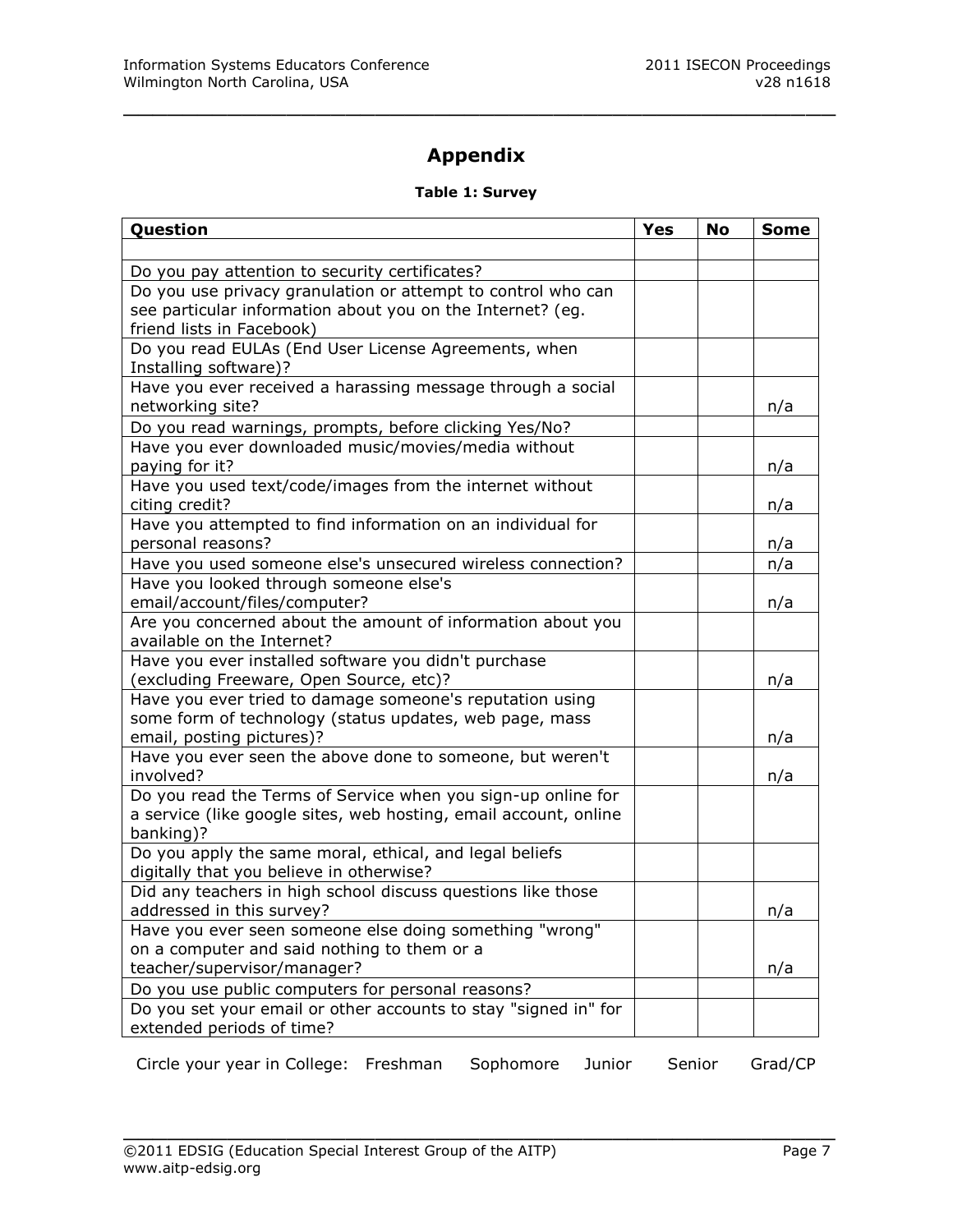|                                                                                                                                                       | Primary Group<br>$(n=59)$ |        |        |         | <b>Secondary Group</b><br>$non-technologist, n=10)$ |        |
|-------------------------------------------------------------------------------------------------------------------------------------------------------|---------------------------|--------|--------|---------|-----------------------------------------------------|--------|
| <b>Ouestion</b>                                                                                                                                       | Yes %                     | No $%$ | Some % | Yes $%$ | No $%$                                              | Some % |
| Do you pay attention to security certificates?                                                                                                        | 15.25%                    | 37.29% | 47.46% | 30%     | 50%                                                 | 20%    |
| Do you use privacy granulation or attempt to control who can see particular<br>information about you on the Internet? (e.g. friend lists in Facebook) | 81.36%                    | 10.17% | 8.47%  | 80%     | 0%                                                  | 20%    |
| Do you read EULAs (End User License Agreements) when installing software?                                                                             | 3.39%                     | 77.79% | 18.64% | 0%      | 80%                                                 | 20%    |
| Have you ever received a harassing message through a social networking site?                                                                          | 30.51%                    | 69.48% | n/a    | 50%     | 50%                                                 | n/a    |
| Do you read warnings, prompts, before clicking Yes/No?                                                                                                | 83.05%                    | 6.78%  | 10.17% | 50%     | 10%                                                 | 40%    |
| Have you ever downloaded music/movies/media without paying for it?                                                                                    | 91.53%                    | 8.47%  | n/a    | 80%     | 20%                                                 | n/a    |
| Have you used text/code/images from the Internet without citing credit?                                                                               | 66.10%                    | 33.90% | n/a    | 70%     | 30%                                                 | n/a    |
| Have you attempted to find information on an individual for personal reasons,<br>using the Internet?                                                  | 69.49%                    | 30.51% | n/a    | 70%     | 30%                                                 | n/a    |
| Have you used someone else's unsecured wireless connection?                                                                                           | 84.75%                    | 15.25% | n/a    | 70%     | 30%                                                 | n/a    |
| Have you looked through someone else's email/account/files/computer?                                                                                  | 33.90%                    | 66.10% | n/a    | 40%     | 60%                                                 | n/a    |
| Are you concerned about the amount of information about you available on the<br>Internet?                                                             | 42.37%                    | 45.76% | 11.86% | 10%     | 60%                                                 | 30%    |
| Have you ever installed software you didn't purchase (excluding Freeware, Open<br>Source, etc.)?                                                      | 84.75%                    | 15.25% | n/a    | 50%     | 50%                                                 | n/a    |
| Have you ever tried to damage someone's reputation using some form of<br>technology (status updates, web page, mass email, posting pictures)?         | 5.08%                     | 94.92% | n/a    | 10%     | 90%                                                 | n/a    |
| Have you ever seen the above done to someone, but weren't involved?                                                                                   | 64.41%                    | 35.59% | n/a    | 70%     | 30%                                                 | n/a    |
| Do you read the Terms of Service when you sign up online for a service (like<br>Google Sites, web hosting, email account, online banking)?            | 18.64%                    | 47.46% | 33.90% | 0%      | 70%                                                 | 30%    |
| Do you apply the same moral, ethical and legal beliefs digitally that you believe<br>in otherwise?                                                    | 52.54%                    | 27.12% | 20.34% | 60%     | 20%                                                 | 20%    |
| Did any teachers in high school discuss questions like those addressed in this<br>survey?                                                             | 40.68%                    | 59.32% | n/a    | 40%     | 60%                                                 | n/a    |
| Have you ever seen someone else doing something "wrong" on a computer and<br>said nothing to them or a teacher/supervisor/manager?                    | 62.71%                    | 37.29% | n/a    | 50%     | 50%                                                 | n/a    |
| Do you use public computers for personal reasons?                                                                                                     | 33.90%                    | 55.93% | 10.17% | 40%     | 60%                                                 | 0%     |

# **Table 2: Results**

\_\_\_\_\_\_\_\_\_\_\_\_\_\_\_\_\_\_\_\_\_\_\_\_\_\_\_\_\_\_\_\_\_\_\_\_\_\_\_\_\_\_\_\_\_\_\_\_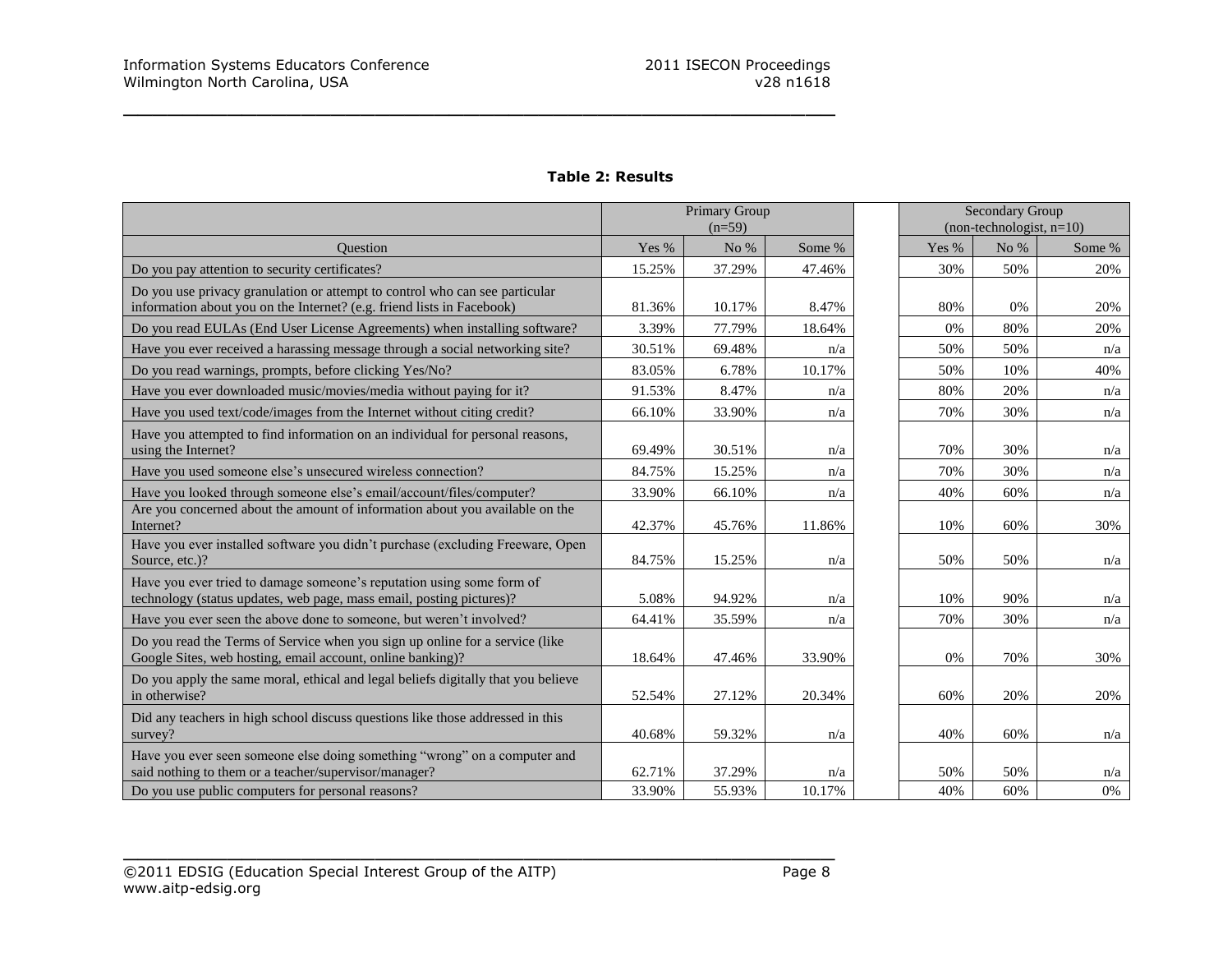| $\sim$<br>Do you set your email or other accounts to stay "<br>$\sim$ signed in $\sim$<br>tor extended periods |        |        |       |     |     |     |
|----------------------------------------------------------------------------------------------------------------|--------|--------|-------|-----|-----|-----|
| of time.                                                                                                       | 12.37% | 50.85% | 6.78% | 20% | 70% | 10% |

\_\_\_\_\_\_\_\_\_\_\_\_\_\_\_\_\_\_\_\_\_\_\_\_\_\_\_\_\_\_\_\_\_\_\_\_\_\_\_\_\_\_\_\_\_\_\_\_